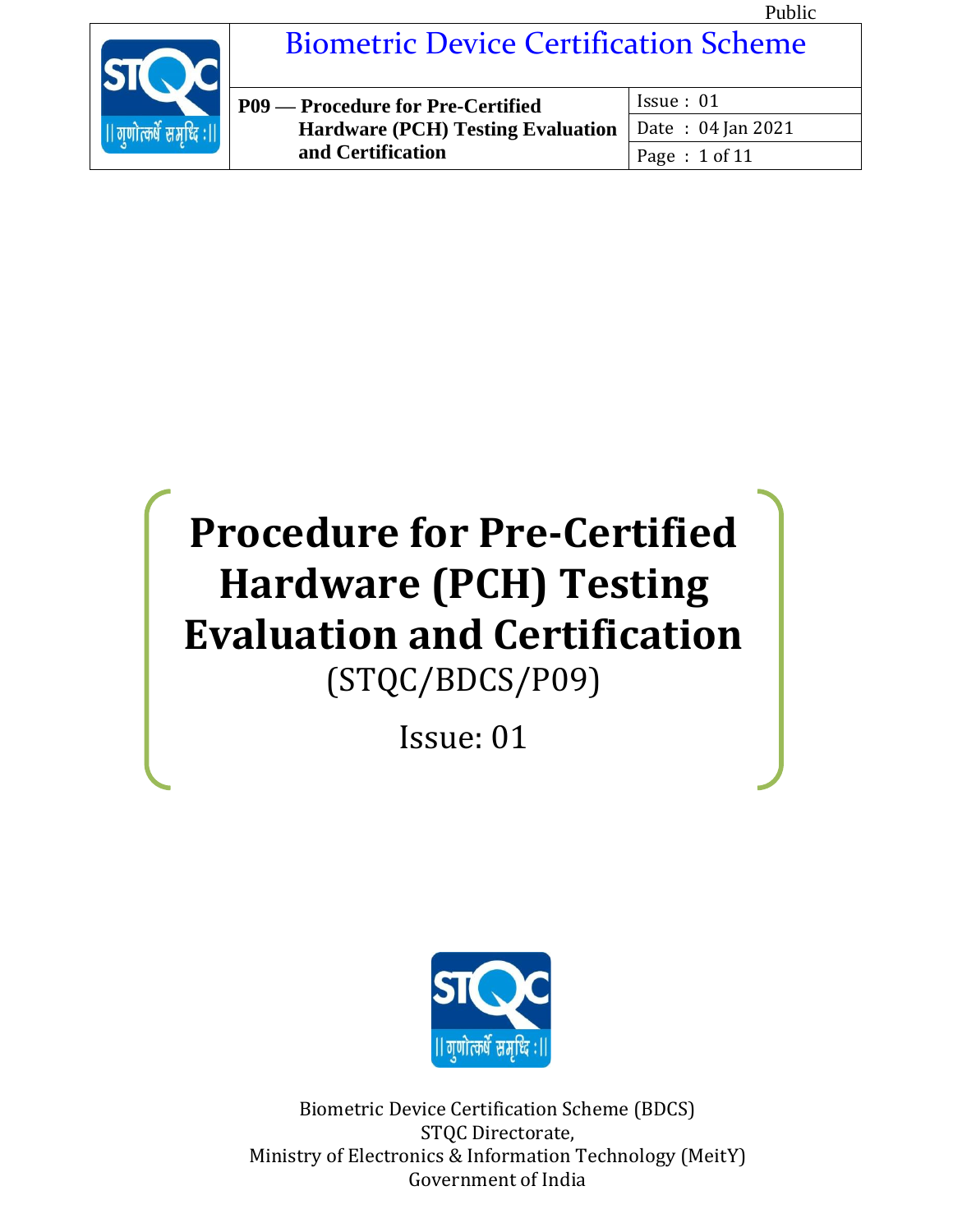

## **Biometric Device Certification Scheme**

| P09 — Procedure for Pre-Certified                            | Is sue: 01    |
|--------------------------------------------------------------|---------------|
| <b>Hardware (PCH) Testing Evaluation</b>   Date: 04 Jan 2021 |               |
| and Certification                                            | Page: 2 of 11 |

### **Contents**

| 0.2. |      |  |  |  |
|------|------|--|--|--|
| 1.   |      |  |  |  |
| 2.   |      |  |  |  |
| 3.   |      |  |  |  |
| 4.   |      |  |  |  |
| 5.   |      |  |  |  |
| 6.   |      |  |  |  |
| 7.   |      |  |  |  |
|      | 7.1. |  |  |  |
|      | 7.2. |  |  |  |
|      | 7.3. |  |  |  |
|      |      |  |  |  |
|      |      |  |  |  |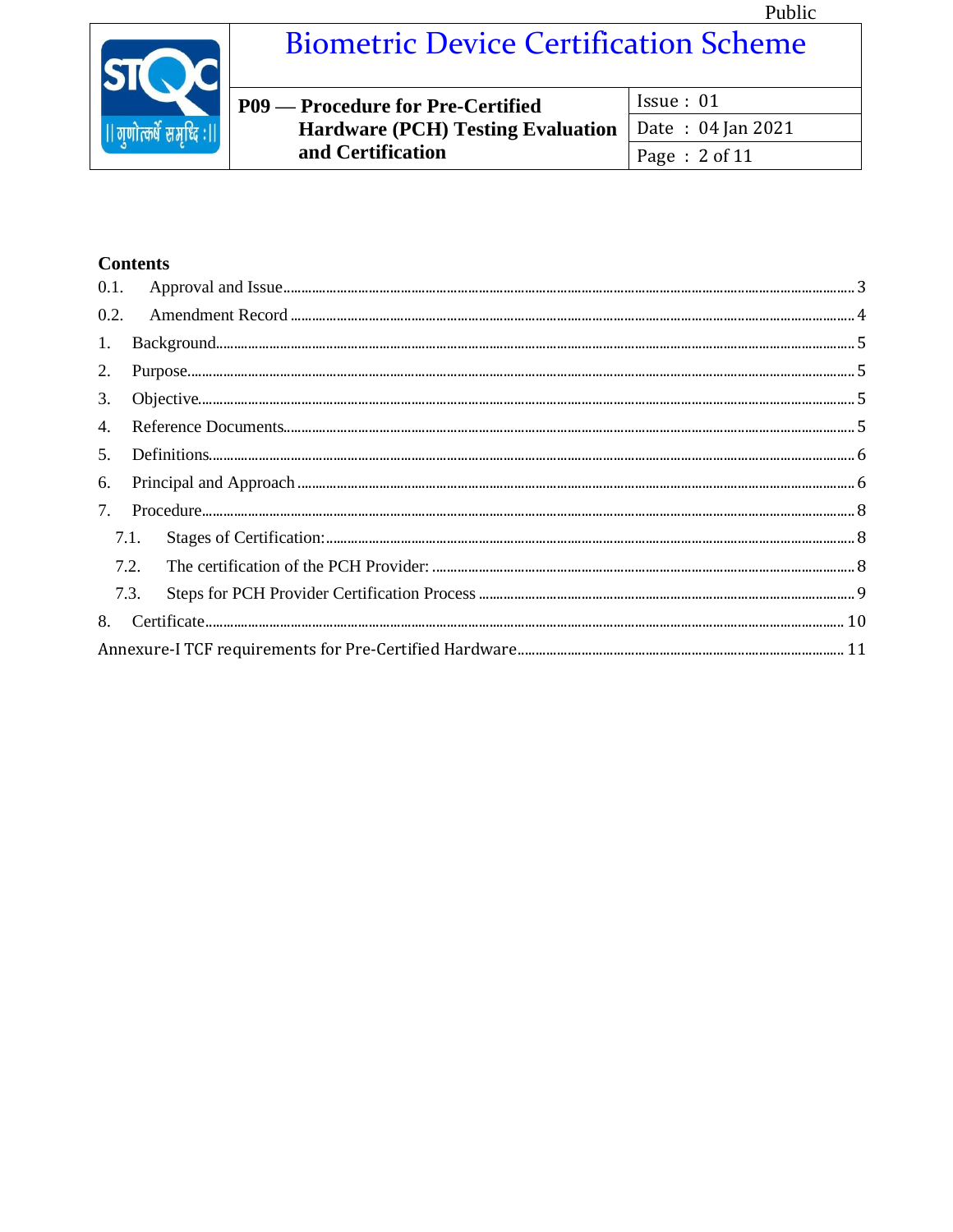

#### <span id="page-2-0"></span>**0.1.Approval and Issue**

This document is the property of Biometric Device Certification Scheme (BDCS) and should not be reproduced in part or full without the written consent.

**Reviewed by : Management Representative**

**Approved by : Head, BDCS** 

#### **Note:**

- Management Representative is responsible for issue and distribution of this document including amendments.
- Holder of this copy is responsible for incorporation of all the amendments and currency of the document.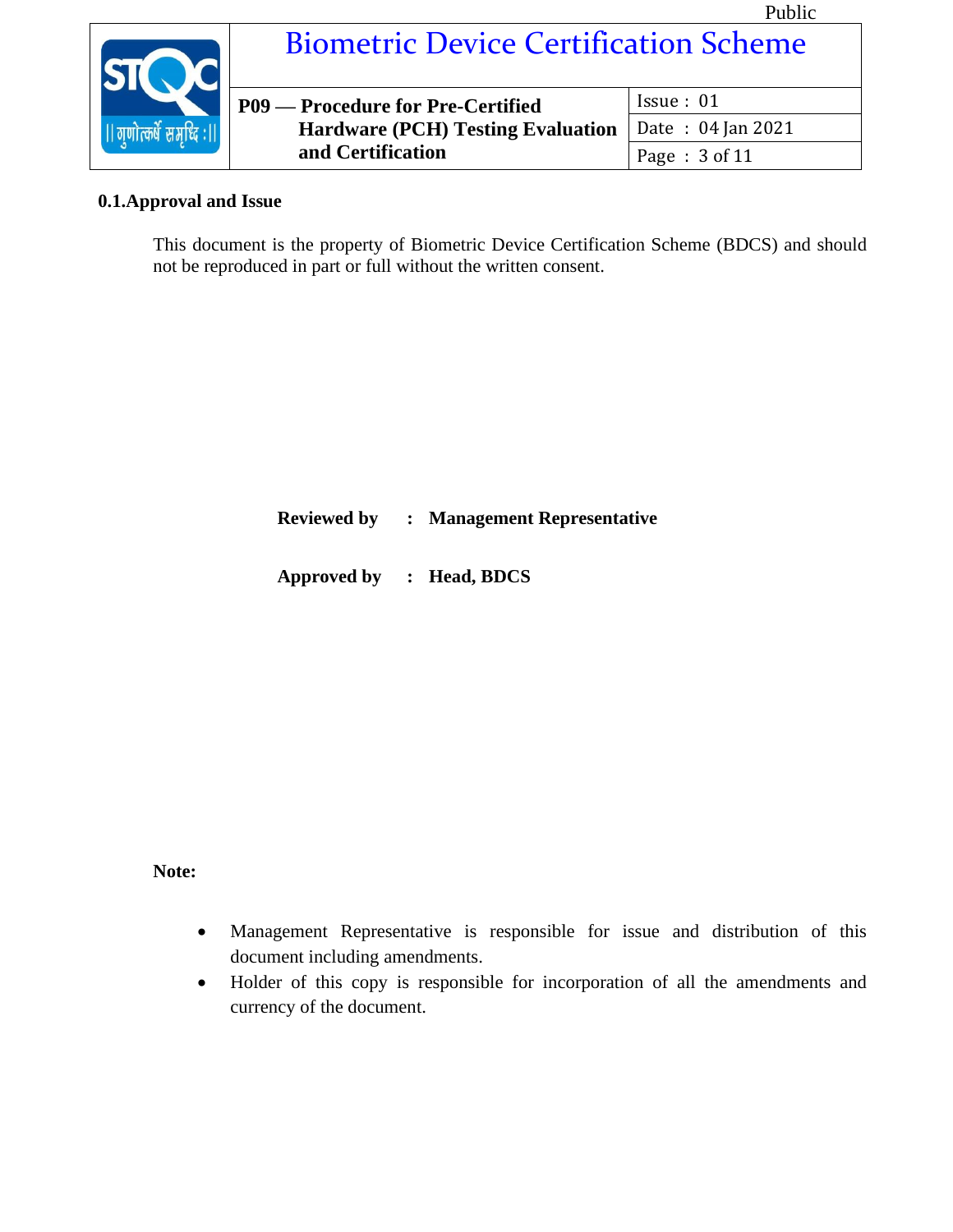

# Biometric Device Certification Scheme

| <b>P09 — Procedure for Pre-Certified</b>              | Is sue: 01    |
|-------------------------------------------------------|---------------|
| Hardware (PCH) Testing Evaluation   Date: 04 Jan 2021 |               |
| and Certification                                     | Page: 4 of 11 |

### <span id="page-3-0"></span>**0.2.Amendment Record**

| Sl.<br>No. | <b>Date</b> | <b>Issue</b> | Rev.             | <b>Reason of Change /Change Details</b> |
|------------|-------------|--------------|------------------|-----------------------------------------|
| 1.         | 04-01-2021  | $\mathbf{1}$ | $\boldsymbol{0}$ | First Issue                             |
|            |             |              |                  |                                         |
|            |             |              |                  |                                         |
|            |             |              |                  |                                         |
|            |             |              |                  |                                         |
|            |             |              |                  |                                         |
|            |             |              |                  |                                         |
|            |             |              |                  |                                         |
|            |             |              |                  |                                         |
|            |             |              |                  |                                         |
|            |             |              |                  |                                         |
|            |             |              |                  |                                         |
|            |             |              |                  |                                         |
|            |             |              |                  |                                         |
|            |             |              |                  |                                         |
|            |             |              |                  |                                         |
|            |             |              |                  |                                         |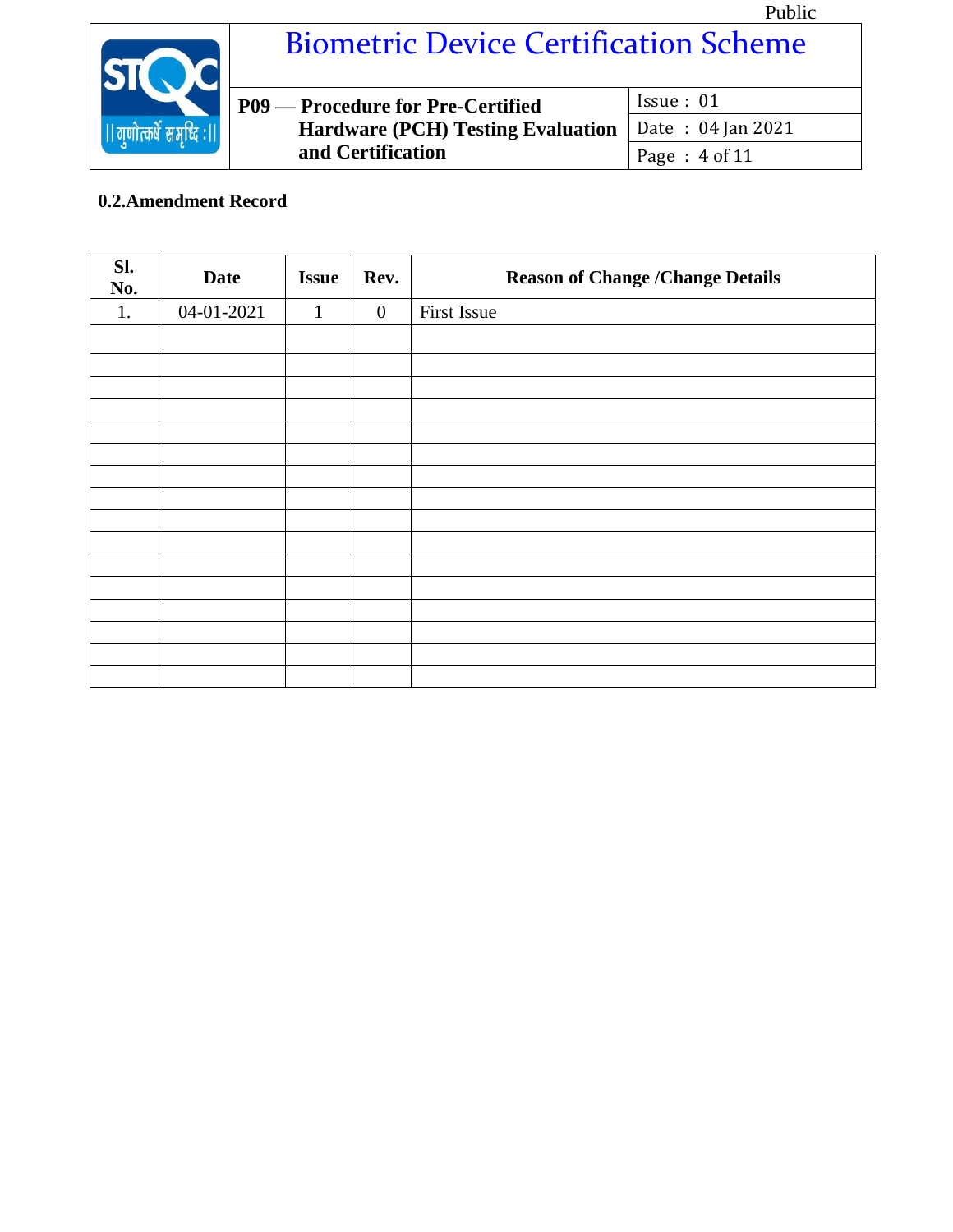

# Biometric Device Certification Scheme

| <b>P09 — Procedure for Pre-Certified</b>              | Is sue: 01       |
|-------------------------------------------------------|------------------|
| Hardware (PCH) Testing Evaluation   Date: 04 Jan 2021 |                  |
| and Certification                                     | Page : $5$ of 11 |

#### <span id="page-4-0"></span>**1. Background**

Biometric Device Certification Scheme (BDCS) is operated by STQC Directorate, Ministry of Electronics and Information Technology (MeitY), Govt. of India. Under supervision of CB, the Testing Laboratories or Biometric Device Test laboratory (henceforth will be referred as BDTL) perform Testing of Biometric Device products against the requirements of UIDAI.

#### <span id="page-4-1"></span>**2. Purpose**

The purpose of this document is to define the methodology to verify the compliance of *claims made by PCH provider* with respect to latest L1 registered device specification and traceability matrix document published by UIDAI.

#### <span id="page-4-2"></span>**3. Objective**

The key objective is that the PCH shall comply with the requirements as specified in the L1 Registered Device Specification and traceability matrix document for predefined TEE (Trusted Execution Environment) boundary.

PCH vendor may implement TEE on Single chip (i.e. Micro Controller, Micro Chip, Secure Processor, Secure Chip etc.) or set of chips on single PCB.

#### <span id="page-4-3"></span>**4. Reference Documents**

| STQC/BDCS/D01        | $\therefore$           | <b>Rules and Procedures</b>                                 |
|----------------------|------------------------|-------------------------------------------------------------|
| STQC/BDCS/D08        | $\therefore$           | <b>Specifications</b>                                       |
| ISO 27001            | $\ddot{\cdot}$         | <b>Information Security Management System</b>               |
| <b>ISO/IEC 17065</b> | $\mathbb{R}^2$         | Conformity assessment -- Requirements for bodies Certifying |
|                      |                        | products, processes and services                            |
| <b>ISO/IEC 17025</b> | $\ddot{\phantom{1}}$ : | General Requirements for the Competence of Testing and      |
|                      |                        | <b>Calibration Laboratories.</b>                            |

Aadhaar Registered Devices – Technical specification, latest version

L1 traceability matrix document

System security engineering (NIST SP 800-160)

*(Please refer Master List of Documents for latest version of the documents)*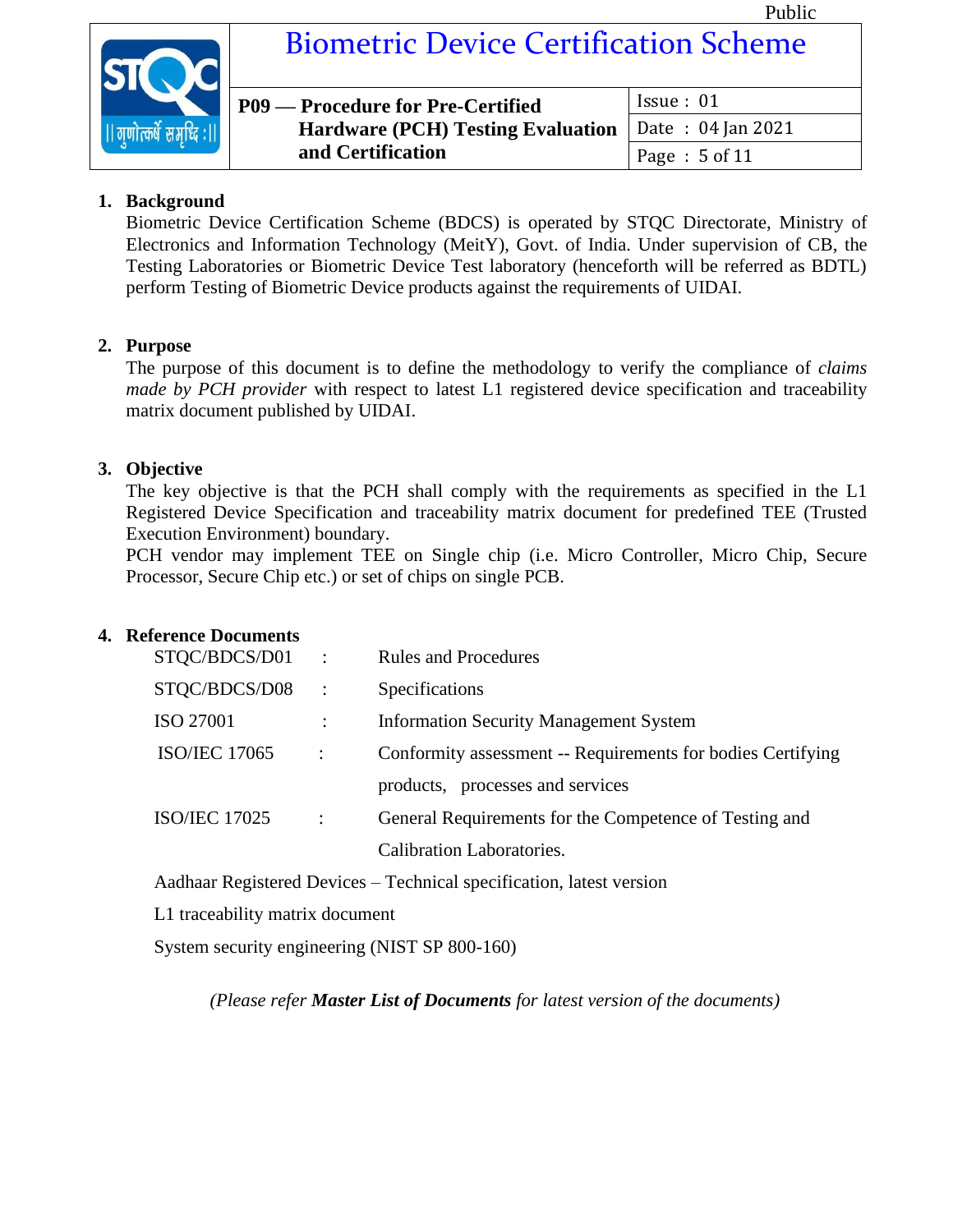

### Biometric Device Certification Scheme

| P09 — Procedure for Pre-Certified                            | Is sue: 01     |
|--------------------------------------------------------------|----------------|
| <b>Hardware (PCH) Testing Evaluation</b>   Date: 04 Jan 2021 |                |
| and Certification                                            | Page : 6 of 11 |

#### <span id="page-5-0"></span>**5. Definitions**

#### **Device**

Fingerprint / Iris device providing final solution using Sensor, PCH and peripherals.

#### **Device Manufacturer / OEM / Device Provider**

One who manufactures the above said device and is also responsible for all the management server related services.

#### **TEE**

A Trusted Execution Environment (TEE) is an environment for executing code, in which those executing the code can have high levels of trust in that surrounding environment, because it can ignore threats from the rest of the device

#### **Traceability Matrix:**

The checklist used for ensuring compliance with claims made by device provider and/or PCH provider for a particular device/PCH.

#### <span id="page-5-1"></span>**6. Principal and Approach**

To build confidence on the security of the device (L1 registered device), the overall approach is based on following principles. Since in this type of product, different functions of device manufacturing are performed by expert agencies or specialist contractors as part of supply chain, necessitating designing **assurance methodology** based on following principles:

- Use of principles of **secure product design**
	- o Identify the problem context by defining security objectives and identifying security requirements in the context of L1 registered devices
	- o Perform Threat modelling to identify countermeasures for secure system design
	- o Incorporate System security engineering processes (NIST SP 800-160) as solution context
- **Use of Principles of demonstrating system trustworthiness:** by combination of assurance mechanism and compliances. This is a decision-making context that provides an evidencebased demonstration, through reasoning, that the system–of-interest is deemed trustworthy based upon a set of claims indicating achievement of security objectives. The trustworthiness context consists of:
	- Developing and maintaining the assurance case for fulfilment of claims to prove its truthiness and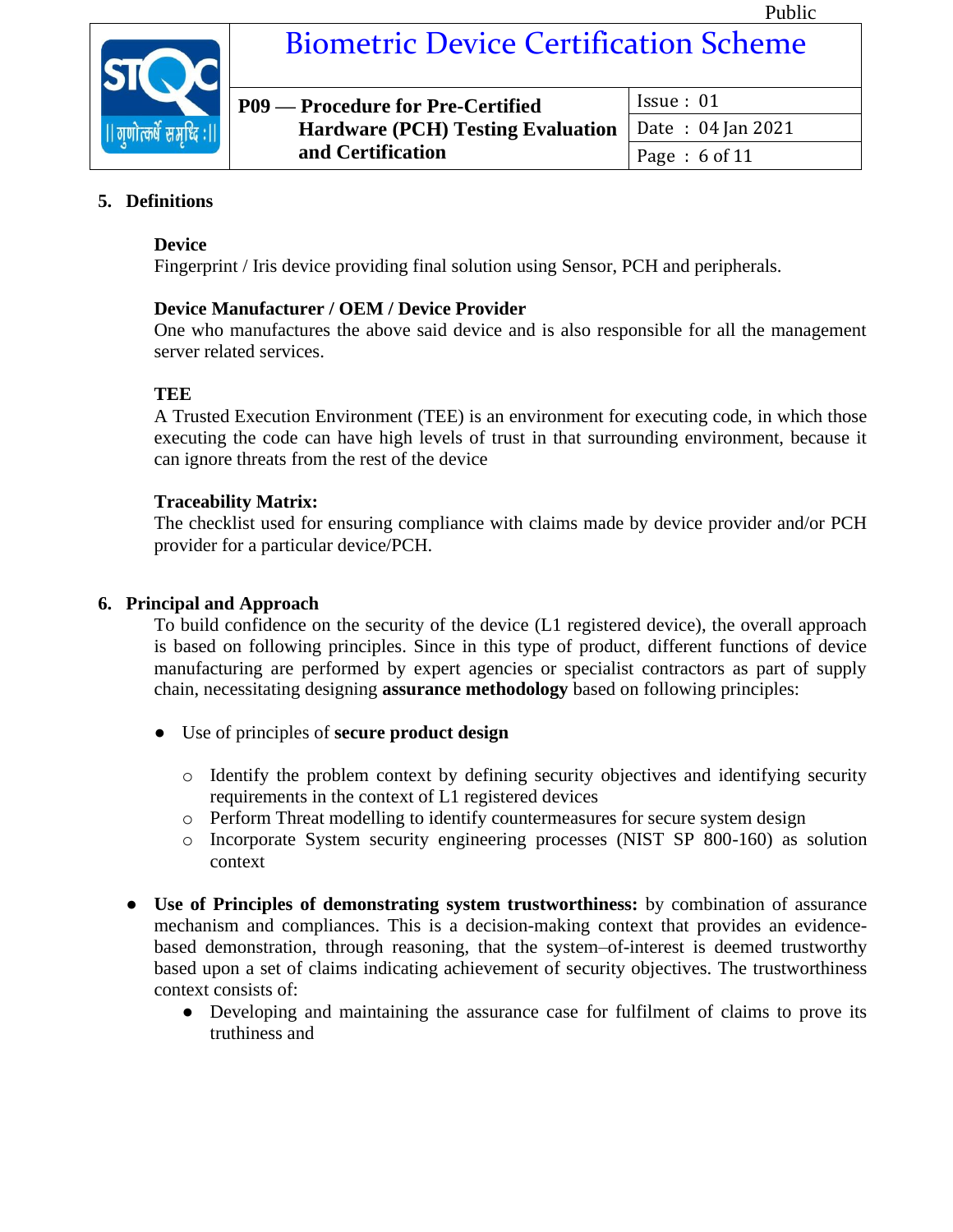

| P09 — Procedure for Pre-Certified                            | Issue: 01       |
|--------------------------------------------------------------|-----------------|
| <b>Hardware (PCH) Testing Evaluation</b>   Date: 04 Jan 2021 |                 |
| and Certification                                            | Page: $7$ of 11 |

- Demonstrating that the assurance case is satisfied. This can be done with the combination of the following techniques:
	- o *"Statement of compliance and/or declarations" of device provider and PCH provider as per UIDAI requirements (L1 Registered Device Certification-Requirementsi.eL1 Traceability Matrix document and* Aadhaar Registered Devices – Technical specification*)*

*Note: The person who signs the declaration should be associated legally with the company (i.e. Director) and should have DIN number (Director Unique Id Number issued by MCA).*

- o *Verification of artefacts, demonstrating compliance obtained through global certification/compliance programmes.*
- o *Demonstration of compliance by device providers and PCH providers using their procedures as test script, test jigs and other necessary tools and instrumentation which are validated.*
- o *Validations by STQC test labs or STQC recognized expert agencies.* 
	- *PCH provider should provide production sample and/or an Engineering model with access probes to facilitate compliance testing.*
	- *PCH provider should provide necessary Tools, Development Kit/Engineering Board with access probes to facilitate compliance testing.*

The PCH provider shall prepare "System Security Engineering Manual" (or Technical Construction File (TCF)) which focuses on implementation mechanisms. The TCF shall define and establish problem, solution and trustworthiness contexts to ensure the security of a system, which is based on achieving a sufficiently complete understanding of the problem as defined by a set of stakeholder security objectives, security concerns, protection needs, and security requirements. This shall be evaluated using the artifacts requested in the traceability matrix.

**System Approach:** security control applications points in the **L1 eco system** operational environment by using information security management system processes (ISO 27001) with focus on exercising control of different entities of supply chain. This shall be evaluated using the artifacts requested in the traceability matrix.

To ensure integrity of L1 registered device services there are two essential requirements:

a) L1 device should be secure by design- criteria for which are defined in traceability matrix and derived from on Aadhaar Registered Devices Technical Specification and mapped to NIST SP 800-160 (System security engineering)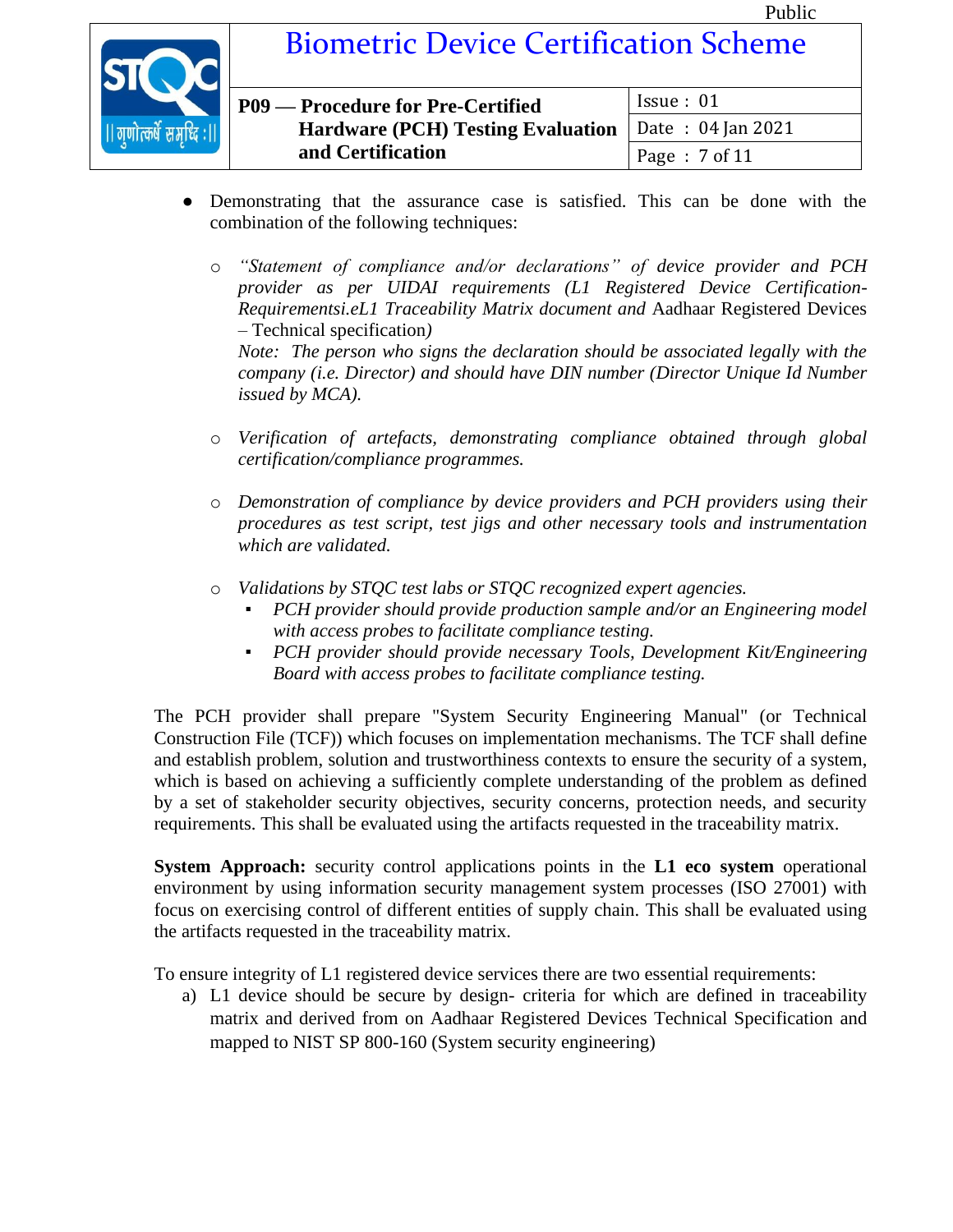Issue : 01

Date : 04 Jan 2021



## Biometric Device Certification Scheme

| P09 — Procedure for Pre-Certified        |  |
|------------------------------------------|--|
| <b>Hardware (PCH) Testing Evaluation</b> |  |
| and Certification                        |  |

Page : 8 of 11 b) The service ecosystem should be secured- The criteria for which defined in traceability matrix and derived from Aadhaar Registered Devices Technical Specification and mapped to Information System Management System (ISO 27001)

The above two criteria is applicable to the whole supply chain, life cycle and major entities (Chip Supplier and device supplier)

#### <span id="page-7-0"></span>**7. Procedure**

#### <span id="page-7-1"></span>**7.1.Stages of Certification:**

PCH provider responsible for producing complaint PCH for UIDAI ecosystem shall follow the sound design principles and establish security assurance processes.

Following are the key stakeholders for PCH ecosystem:

- PCH provider (CPU, Secure Crypto Block/Processor, Hardware Key Store with crypto processing functionality)
	- Design (Design implementation is evaluated through solution Architecture review
	- Manufacturing (Assurance of quality and security, demonstration by QMS (ISO 9001) and ISMS (ISO 27001) compliance certificates.
		- o Distribution control process through Programming (key generation) and Provisioning (Cik creation)
- PCH Provisioning Partner
	- Root of Trust establishment with Secure-Boot (firmware)
	- Chip Identity (CIk) creation (as per laid specification) generated internally and not injected via creating externally.
	- Injection of Public-Key used for signing of Device provider RD Service.
	- Cryptographic Libraries
- Testing, Quality Assurance and Release (applicable to all above categories)

These are controlled by two major certification stakeholder

- PCH Provider
- Device Provider

#### <span id="page-7-2"></span>**7.2.The certification of the PCH Provider:**

The PCH provider shall identify the entities in its supply chain for design manufacturing, quality assurance and supply of chips through an entity relationship diagram highlighting the role and relationship and details of various critical entities. The number of entities could be different for different technical architectures and business models. In some cases, these entities are different specialist contractors or expert agencies and in other cases, a single agency may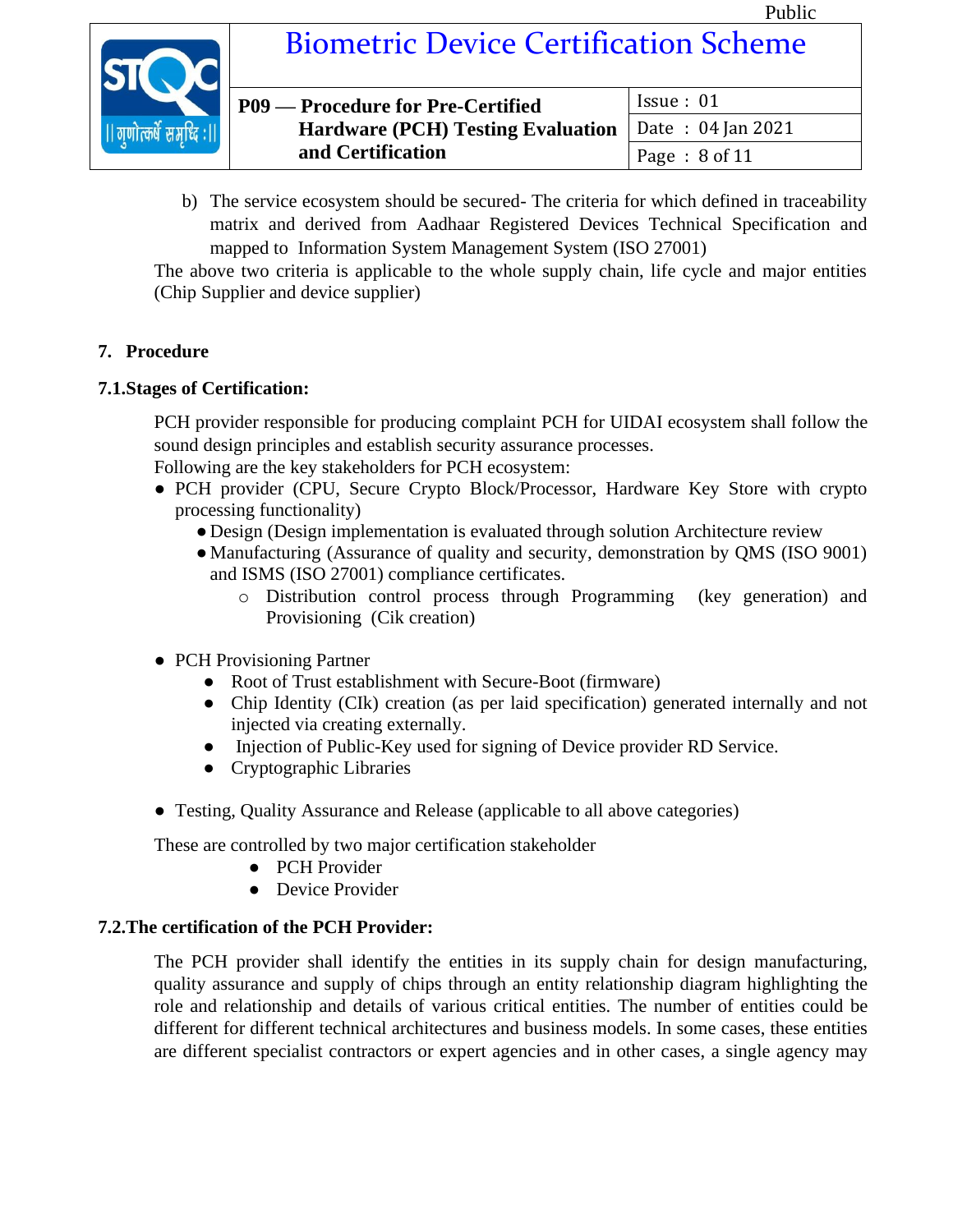

### Biometric Device Certification Scheme

| P09 — Procedure for Pre-Certified                     | Issue: 01     |
|-------------------------------------------------------|---------------|
| Hardware (PCH) Testing Evaluation   Date: 04 Jan 2021 |               |
| and Certification                                     | Page: 9 of 11 |

perform all the operations. Broadly, these specialist contractors cover different entities of the life cycle stages of concept, design & development, production, utilization, support, retirement.

The security controls exercise by PCH provider should be as per traceability matrix (PCH) and Aadhaar Registered Devices – Technical specification. Detail artefacts, demonstrating compliance, declarations etc. shall be submitted to STQC in the form of Technical Construction File (TCF).

#### <span id="page-8-0"></span>**7.3.Steps for PCH Provider Certification Process**

- 1 PCH provider to study Aadhaar Registered Devices Technical Specification and traceability matrix in detail and ascertains that the Proposed Pre-Certified Hardware (PCH) meets the requirements submits the application (BDCS-F01).
- 2 PCH provider should prepare a detailed technical solution architecture demonstrating capability of PCH to meet with UIDAI objectives as per Aadhaar Registered Devices Technical Specification and Traceability matrix document.
- 3 Solution Architecture review by experts committee member nominated by the UIDAI and the report will be submitted to STQC for release to the vendor.
- 4 Certification Body will evaluate document submitted and if found prima facie worthy of the proposed technical solution architecture, may schedule detailed technical review with presentation and discussion to explain architecture and its merit.
- 5 The PCH provider should prepare themselves by developing secure-boot code, secureupdate support, crypto library, test cases and required artifacts as defined in the traceability matrix. Ensure to follow a secure engineering process to create the PCH.
- 6 PCH provider shall prepare device design guidelines/instructions and provide necessary tools to be used by the device provider and this list should be part of TCF. (like tool to load device Firmware, IDE, guidelines to use Tamper protection etc)
- 7 PCH provider applies to STQC for PCH certification by submitting application and technical construction file (TCF). The contents of technical construction file should at least consists of
	- a) The artifacts defined in the traceability matrix
	- b) Artifacts to be used for test cases for verification and validation purpose. (Engineering board, demo board etc)
- 8 CB may allocate the application number under the scheme and same will be communicated to Test Laboratory.
	- a) Based on application number, PCH vendor shall contact Test Laboratory for proposal, SRF, submission of charges and test samples.
	- b) Test laboratory shall evaluate the PCH solution based on TCF submitted, Vendor shall provide necessary support as and when required by Test Laboratory.
	- c) PCH provider should demonstrate testing and validation as defined under the demonstration section of the traceability matrix document.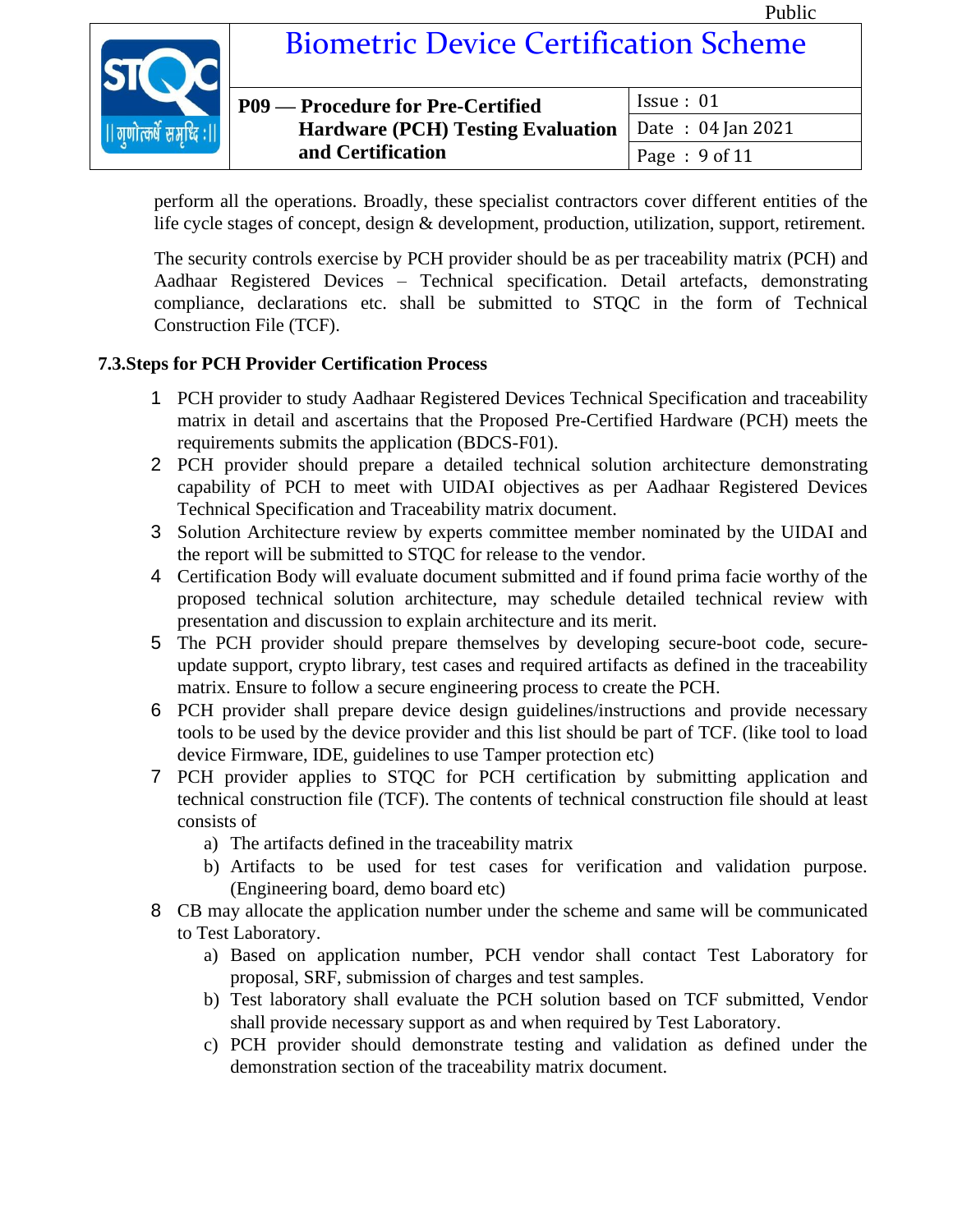Issue : 01

Date : 04 Jan 2021

Page : 10 of 11



### Biometric Device Certification Scheme

| P09 — Procedure for Pre-Certified        |  |
|------------------------------------------|--|
| <b>Hardware (PCH) Testing Evaluation</b> |  |
| and Certification                        |  |

- d) Laboratory will submit the final test report including TCF review report to CB
- e) Laboratory will also submit final TCF (if any change) for the TCF submitted by PCH Vendor as per traceability matrix document.
- 9 CB may also appoint Auditor to conduct audits for Provisioning Centre/Server, Development Centre and Programming Centre of PCH.
	- a) Auditors will prepare the audit report and submit to the laboratory for release to the PCH Provider.
	- b) Lab will submit final Audit reports along with closure action taken by PCH provider to CB.

Note: PCH provider shall provide the following to the STQC:

A conformity device (Engineering model or Golden unit or Development Kit): a device/kit with probes and access points with the necessary tools, which allows to check the implementation of the conformity document.

- 1. JTAG to allow direct control of chipset.
- 2. The JTAG device/pod/system configured as needed.
- 3. Give access to internal keys a specific hardware version and configuration to allow checking of restricted areas.
- 4. Testing through specific interfaces that not available to 'normal' customers example to read the secrets
	- UIDAI API interfaces
	- **JTAG** access
	- Low Level firmware interface

#### <span id="page-9-0"></span>**8. Certificate**

Certification committee evaluates compliances in holistic way and integrates information from all channels stated above. Based on compliances along with Certification Committee recommendation, certificate of approval is issued to PCH provider.

The validity of the certificate will be issued for three years from date of issue subjected to surveillance audit.